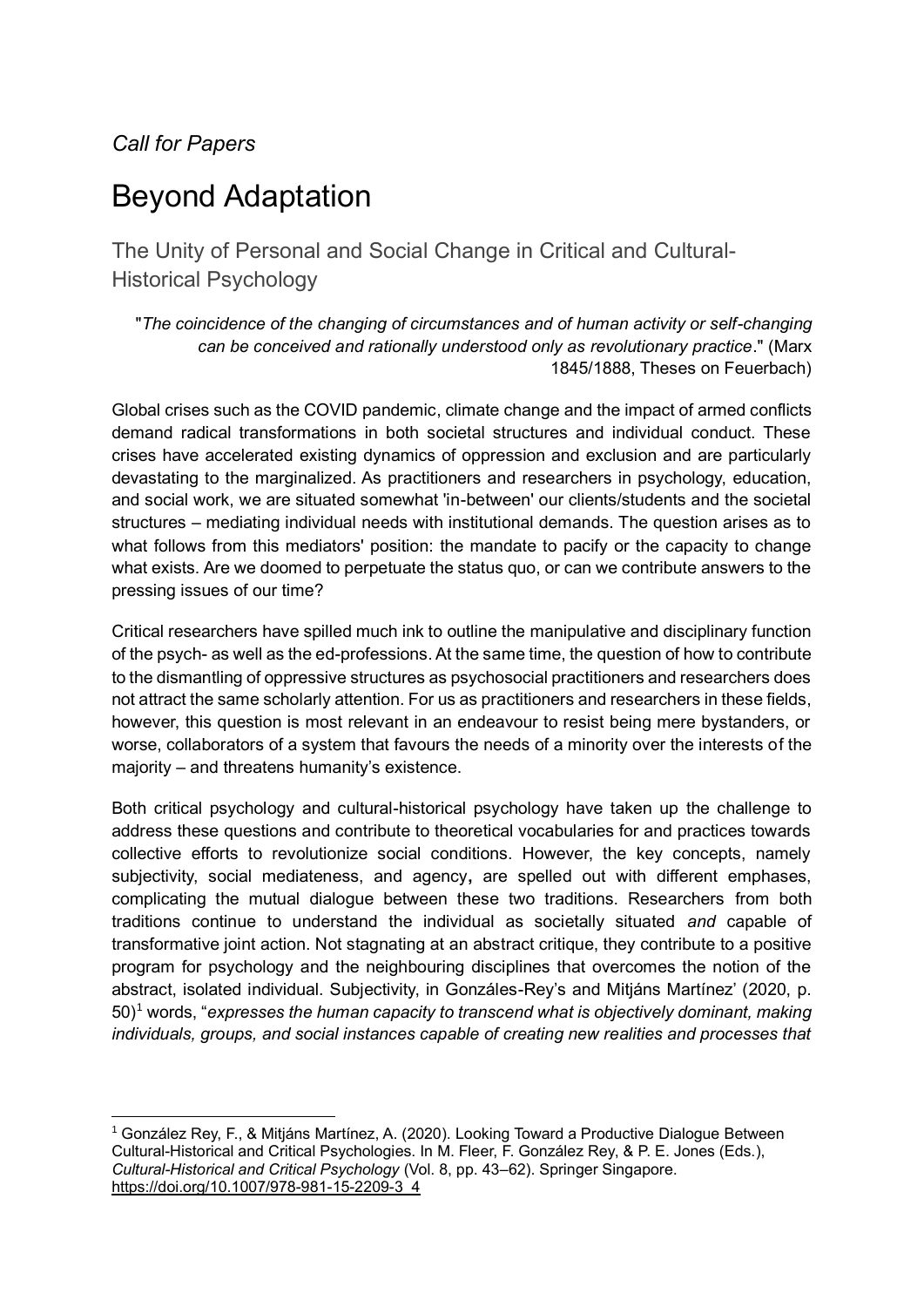*in the beginning could have seemed idle fantasies*." An inquiry into this human capacity is needed as an alternative to both positivist control science and abstract scholarly criticism.

The reference to the ever-present alternative of expanding one's own scope of action is so important precisely because practitioners in psychology, education, and social work have good reason to note a lack of substantial ability to influence the conditions of their work. They are confronted with a working environment in which they are mainly paid to rehabilitate their clients or educate their pupils to cope with the demands of wage labour. Therefore, methods primarily directed towards adaptation are dominant - which is also true for researchers who must peddle their work as a valuable investment in the eyes of state agencies and other funding institutions. Here, the challenge is to, at the same time, promote practices to address injustices *and* help individuals to get by. *We pose the question:*

### *How can we as psychosocial practitioners and researchers navigate within societal structures while at the same time pushing for socially just conditions in concrete professional practices?*

Understanding and criticizing capitalism are preconditions to addressing individuals' problems in context. However, pointing out the structural characteristics of the society we live and work in does not suffice. A critically informed science of the subject – as provided by culturalhistorical psychology and German-Scandinavian critical psychology- is also needed. *Authors are invited to contribute with historical analysis of this line of research and present their own further theoretical contributions to the field. It is a particular concern of this volume to trace the dialogue of cultural-historical researchers with critical psychology researchers in the past and re-connect the dots by discussing new developments within the two respective fields in the light of each other.*

*We invite researchers to contribute with analyses of psychological practices in various contexts, either in the tradition of cultural-historical psychology, German-Scandinavian critical psychology, or both. The psychological practices can be situated within:*

- *clinical, developmental, or social psychology*
- *social work*
- *education*
- *political practices*
- *scientific practices*

We are interested in theoretical and empirical contributions on the relation between societal and individual change, which are situated within or in relation to either cultural-historical psychology and/or German-Scandinavian critical psychology. For example, some of the following questions could be addressed:

- *What problems regarding personal and social change do psychosocial practitioners/ researchers encounter in their daily work?*
- *How do practitioners and/or researchers reflect their positions in relation to societal structures?*
- *How do practitioners and/or researchers develop knowledge in support of both adaptive and revolutionary interventions?*
- *How do participants and clients of psychosocial practices experience and act upon the tensions of the respective field?*